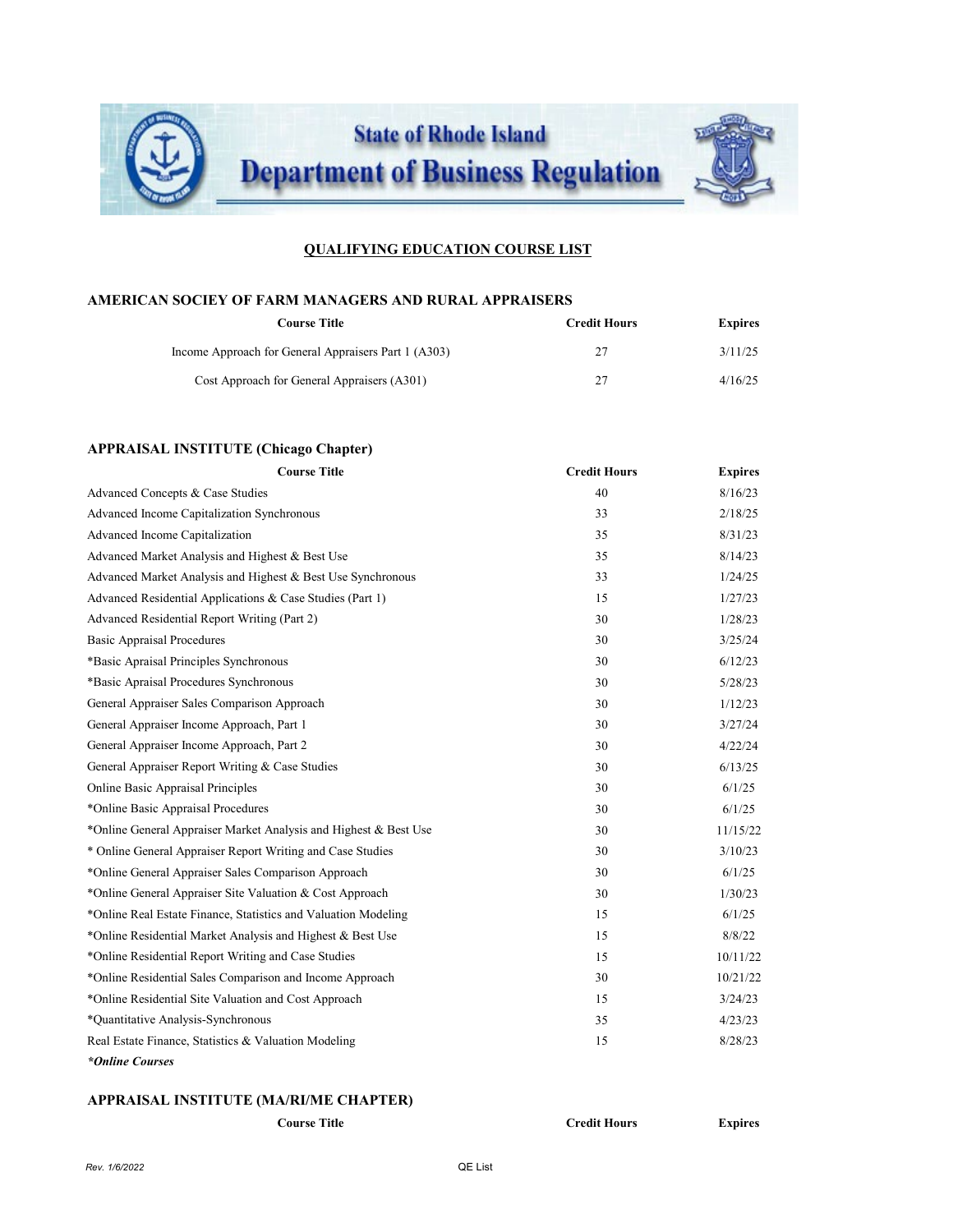

Online General Appraiser Report Writing and Case Studies 30 3/10/2023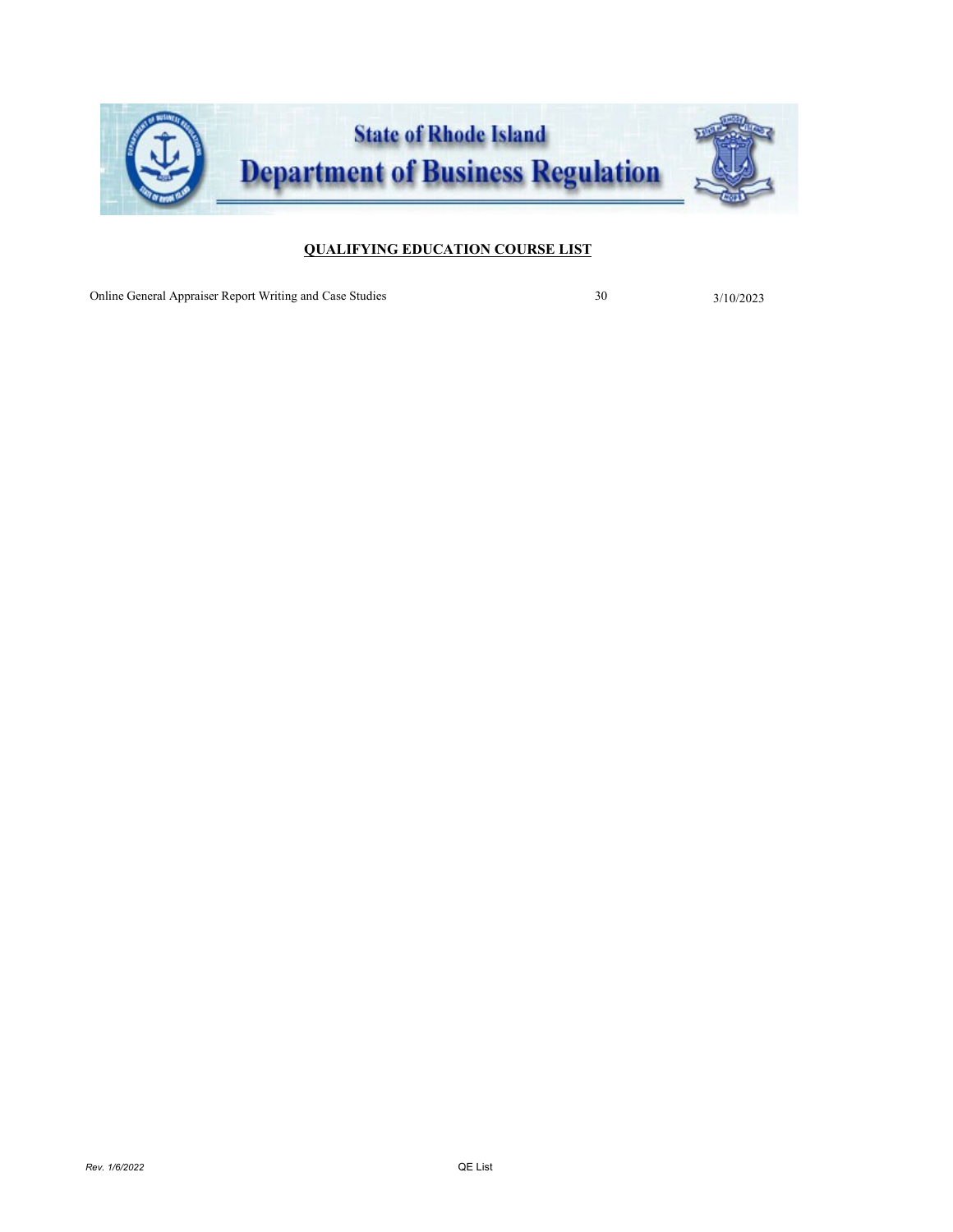

### **DYNASTY SCHOOL**

| <b>Course Title</b>                                     | <b>Credit Hours</b> | <b>Expires</b> |
|---------------------------------------------------------|---------------------|----------------|
| *Advanced Residential Applications and Case Studies     | 15                  | 10/26/23       |
| *General Appraiser Market Analysis & Highest & Best Use | 15                  | 9/15/23        |
| *General Appraiser Report Writing and Case Studies      | 15                  | 8/18/24        |
| *Real Estate Appraisal - Principles & Procedures        | 60                  | 1/10/24        |
| *Residential Sales Comparison and Income Approaches     | 30                  | 11/4/22        |
| *Residential Site Valuation and Cost Approach           | 15                  | 1/2/23         |
| *Statistics, Modeling and Finance                       | 15                  | 12/22/22       |
| *Online Courses                                         |                     |                |

### **HONDROS COLLEGE OF BUSINESS**

| <b>Course Title</b>                                 | <b>Credit Hours</b> | <b>Expires</b> |
|-----------------------------------------------------|---------------------|----------------|
| *Basic Residential Appraisal Principles             | 30                  | 6/27/23        |
| *Basic Residential Appraisal Procedures             | 30                  | 4/25/23        |
| *Market Analysis and Highest & Best Use             | 15                  | 8/5/22         |
| *Residential Sales Comparison and Income Approaches | 30                  | 8/19/22        |
| *Residential Site Valuation and Cost Approach       | 15                  | 8/6/22         |
| *Statistics, Modeling, and Finance                  | 15                  | 8/17/22        |
| *Online Courses                                     |                     |                |

#### **MASSACHUSETTS BOARD OF REAL ESTATE APPRAISERS**

| Course Title                                    | <b>Credit Hours</b> | <b>Expires</b> |
|-------------------------------------------------|---------------------|----------------|
| Mastering Unique and Complex Property Appraisal | 20/18               | 11/2/22        |
| Residential Report Writing and Case Studies     | 15/14               | 5/20/23        |
| *Online Courses                                 |                     |                |

#### **MCKISSOCK, LLC**

| <b>Course Title</b>                                  | <b>Credit Hours</b> | <b>Expires</b> |
|------------------------------------------------------|---------------------|----------------|
| *Advanced Residential Applications and Case Studies  | 15                  | 1/2/23         |
| *Appraisal Subject Matter Electives                  | 20                  | 7/24/22        |
| Appraisal Subject Matter Electives *Online           | 20                  | 6/16/25        |
| <b>Basic Appraisal Principles</b>                    | 30                  | 4/22/23        |
| <b>Basic Appraisal Procedures</b>                    | 30                  | 6/29/23        |
| Commerical Appraisal Review- Subject Matter Elective | 15                  | 8/28/25        |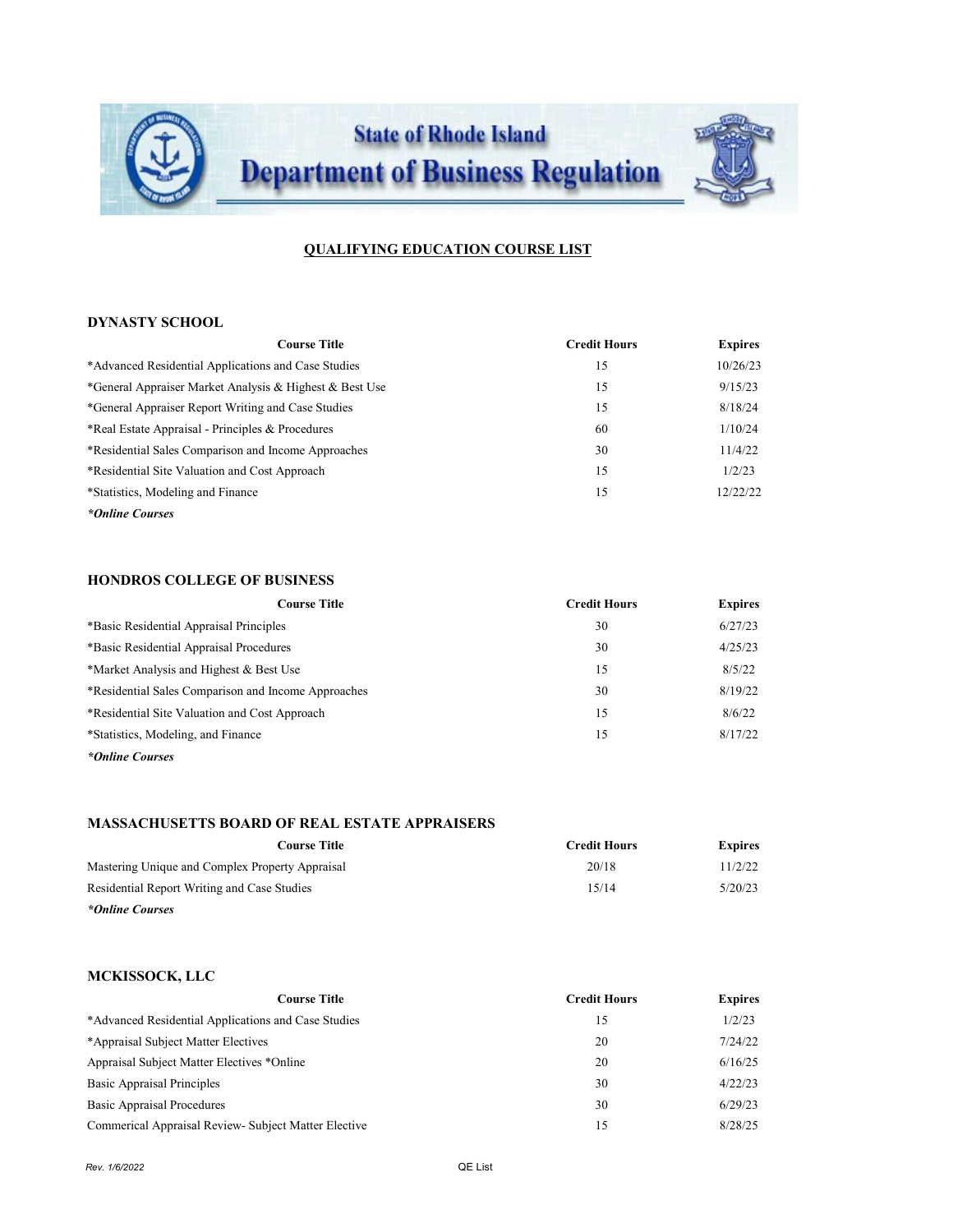

| *Commercial Appraisal Review - Subject Matter Electives              | 15 | 8/28/22 |
|----------------------------------------------------------------------|----|---------|
| Expert Witness for Commercial Appraisers- Subject Matter Elective    | 15 | 9/7/25  |
| *Expert Witness for Commercial Appraisers - Subject Matter Electives | 15 | 9/7/22  |
| General Appraiser Income Approach                                    | 60 | 6/7/25  |
| *General Appraiser Market Analysis Highest & Best Use                | 30 | 8/16/22 |
| General Appraiser Market Analysis Highest and Best Use               | 30 | 8/16/25 |
| *General Appraiser Sales Comparison Approach                         | 30 | 8/16/22 |
| General Appraiser Sales Comparison Approach                          | 30 | 8/16/25 |
| *General Appraiser Site Valuation and Cost Approach                  | 30 | 8/26/22 |
| General Appraiser Site Valuation and Cost Approach                   | 30 | 8/26/25 |
| General Report Writing and Case Studies                              | 30 | 4/30/25 |
| Residential Appraiser Site Valuation and Cost Approach               | 15 | 4/22/23 |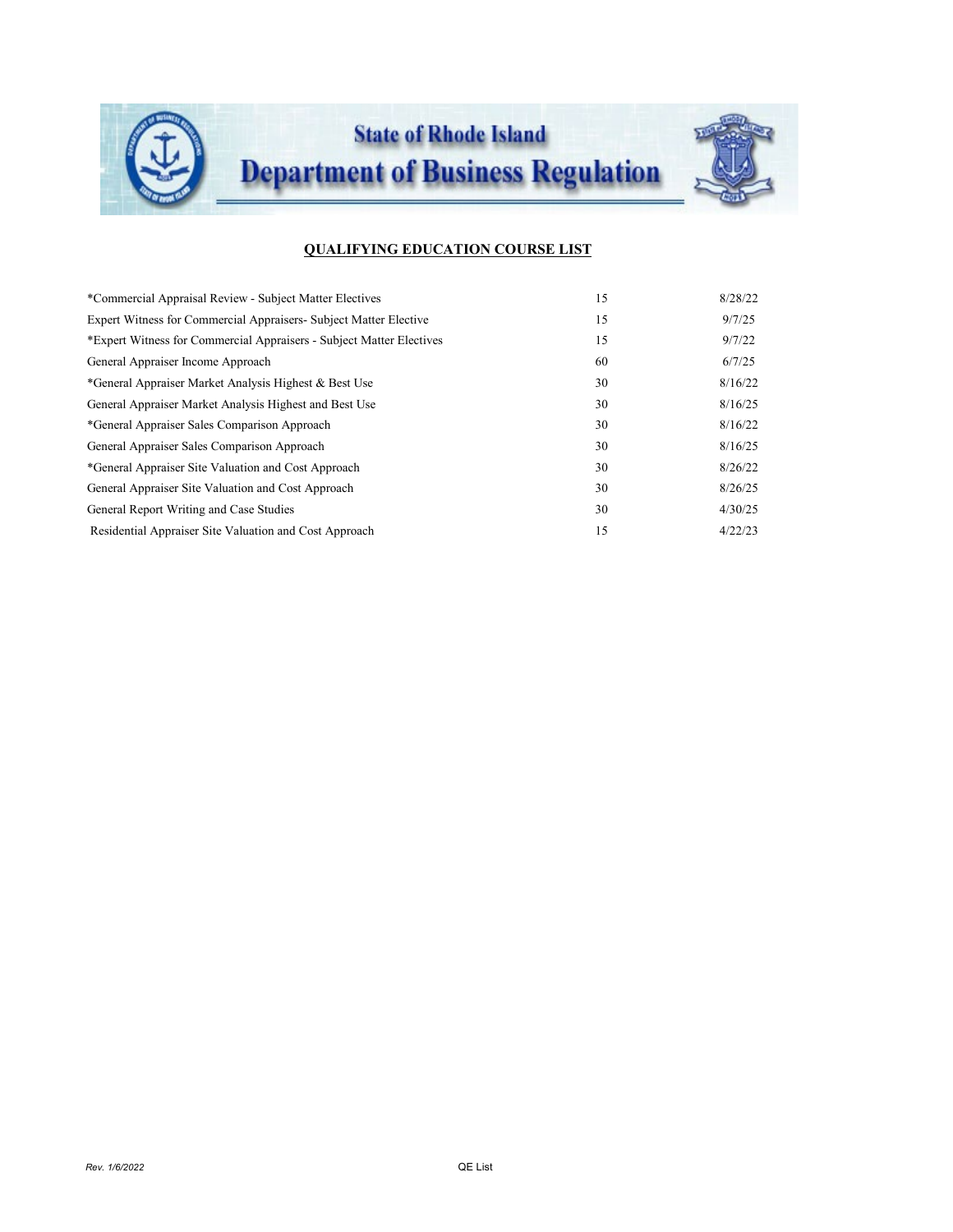

| *Residential Market Analysis & Highest & Best Use    | 15 | 11/26/22 |
|------------------------------------------------------|----|----------|
| Residential Market Analysis and Highest and Best Use | 15 | 5/31/23  |
| *Residential Report Writing and Case Studies         | 15 | 2/16/24  |
| Residential Report Writing and Case Studies          | 15 | 5/20/23  |
| Residential Sales Comparison and Income Approaches   | 30 | 8/19/22  |
| * Statistics, Modeling and Finance                   | 15 | 4/15/25  |
| *Online Courses                                      |    |          |

**Mbition Learn Real Estate**

| Course Title                                        | <b>Credit Hours</b> | <b>Expires</b> |
|-----------------------------------------------------|---------------------|----------------|
| *Basic Appraisal Principles                         | 30                  | 9/29/22        |
| *Residential Report Writing and Case Studies        | 15                  | 9/19/23        |
| *Residential Sales Comparison and Income Approaches | 30                  | 9/30/22        |
| * Online Courses                                    |                     |                |

### **RHODE ISLAND ASSOCIATION OF REALTORS (RIAR)**

\*\*No Course Offerings

**Course Title Credit Hours Expires**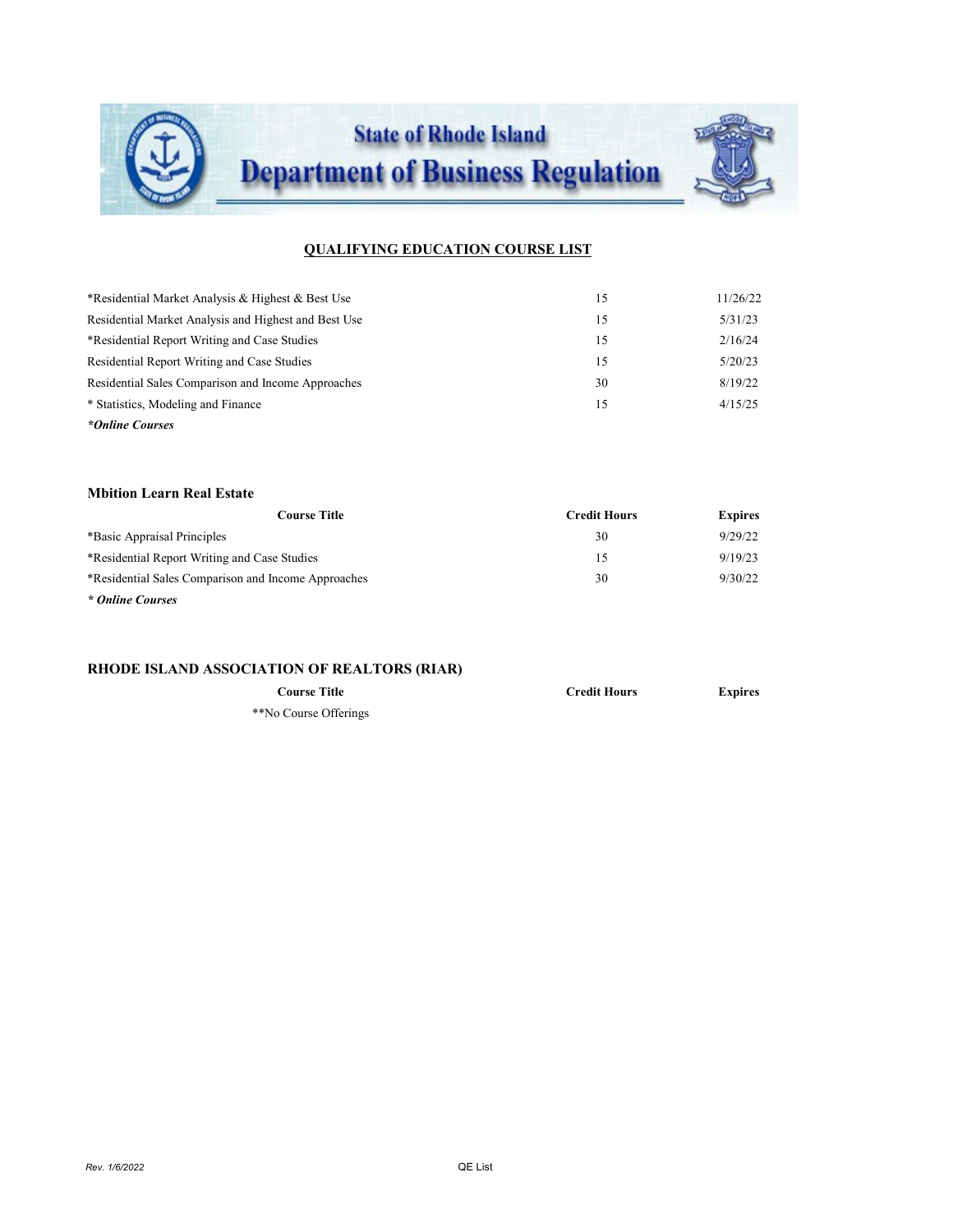

#### **COURSE PROVIDERS FOR QUALIFYING EDUCATION**

**AMERICAN SOCIETY OF FARM MANAGERS & RURAL APPRAISERS 720 S. Colorado Blvd., Suite 360-S Glendale, CO 80246 (303) 692-1222 Deanna Ilk, Continuing Education Coordinator** [www.asfmra.org](http://www.asfmra.org/)

#### **APPRAISAL INSTITUTE (CHICAGO CHAPTER)**

**200 W. Madison, Suite 1500 Chicago, IL 60606 (312) 335-4100 Fax: (312) 335-4400** [www.appraisalinstitute.org](http://www.appraisalinstitute.org/)

### **DYNASTY SCHOOL**

**2373 S. Hacienda Blvd. Hacienda Heights, CA 91745 (800) 888-8827 Steven Fung** [www.dynastyschool.com](http://www.dynastyschool.com/)

#### **HONDROS COLLEGE OF BUSINESS**

**4140 Executive Parkway Westerville, OH 43081 (614) 508-7264 Emily Timblin** [www.hondros.com](http://www.hondros.com/)

#### **MASSACHUSETTS BOARD OF REAL ESTATE APPRAISERS**

**55 Court Street, 5th Floor, Ste. 540 Boston, MA 02108 (617) 830-4530** [www.mbrea.org](http://www.mbrea.org/)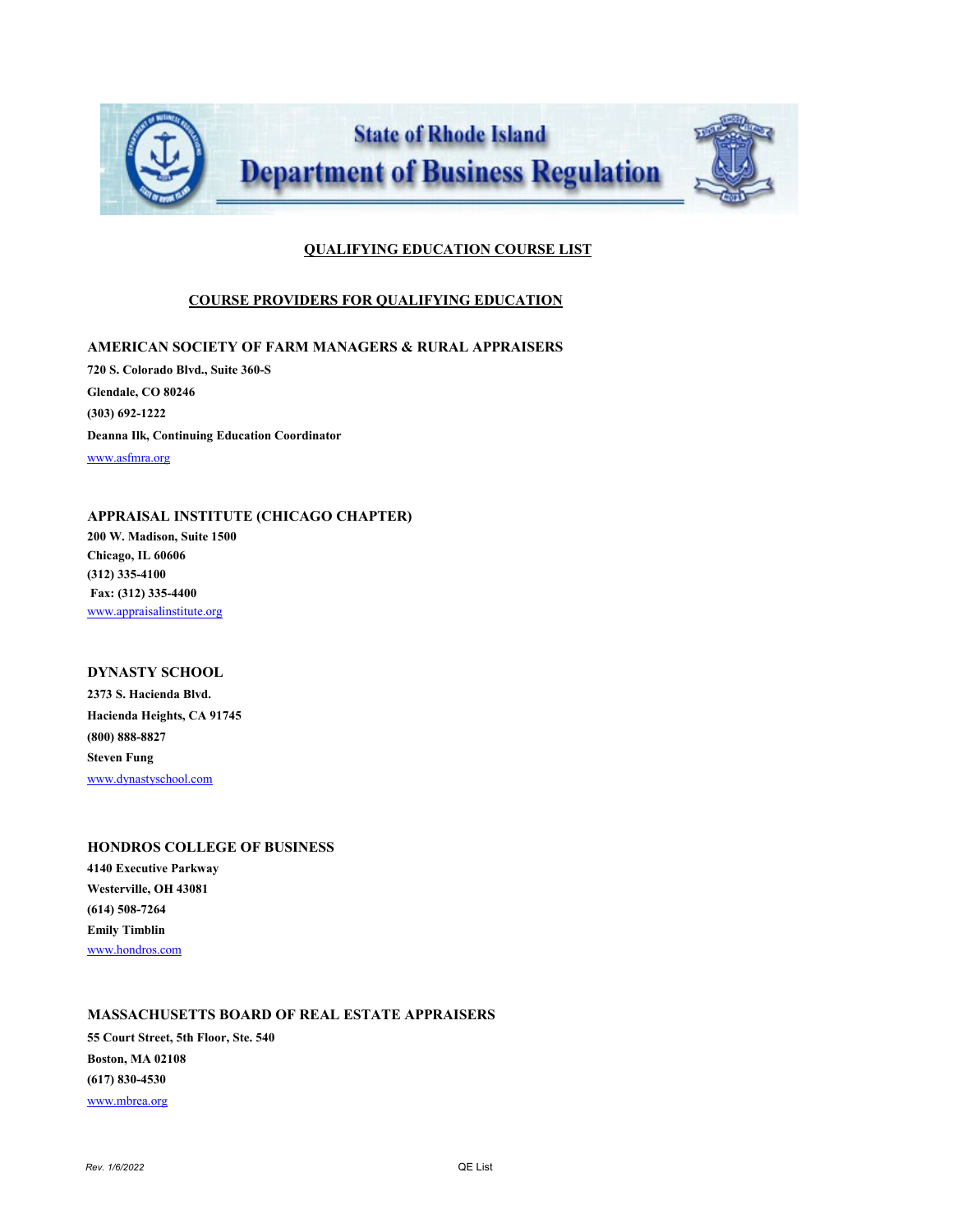

**MCKISSOCK, LLC 218 Liberty Street Warren, PA 16365 (800) 328-2008 Jackie Vincent, Senior Regulatory Compliance Specialist** [www.mckissock.com](http://www.mckissock.com/)